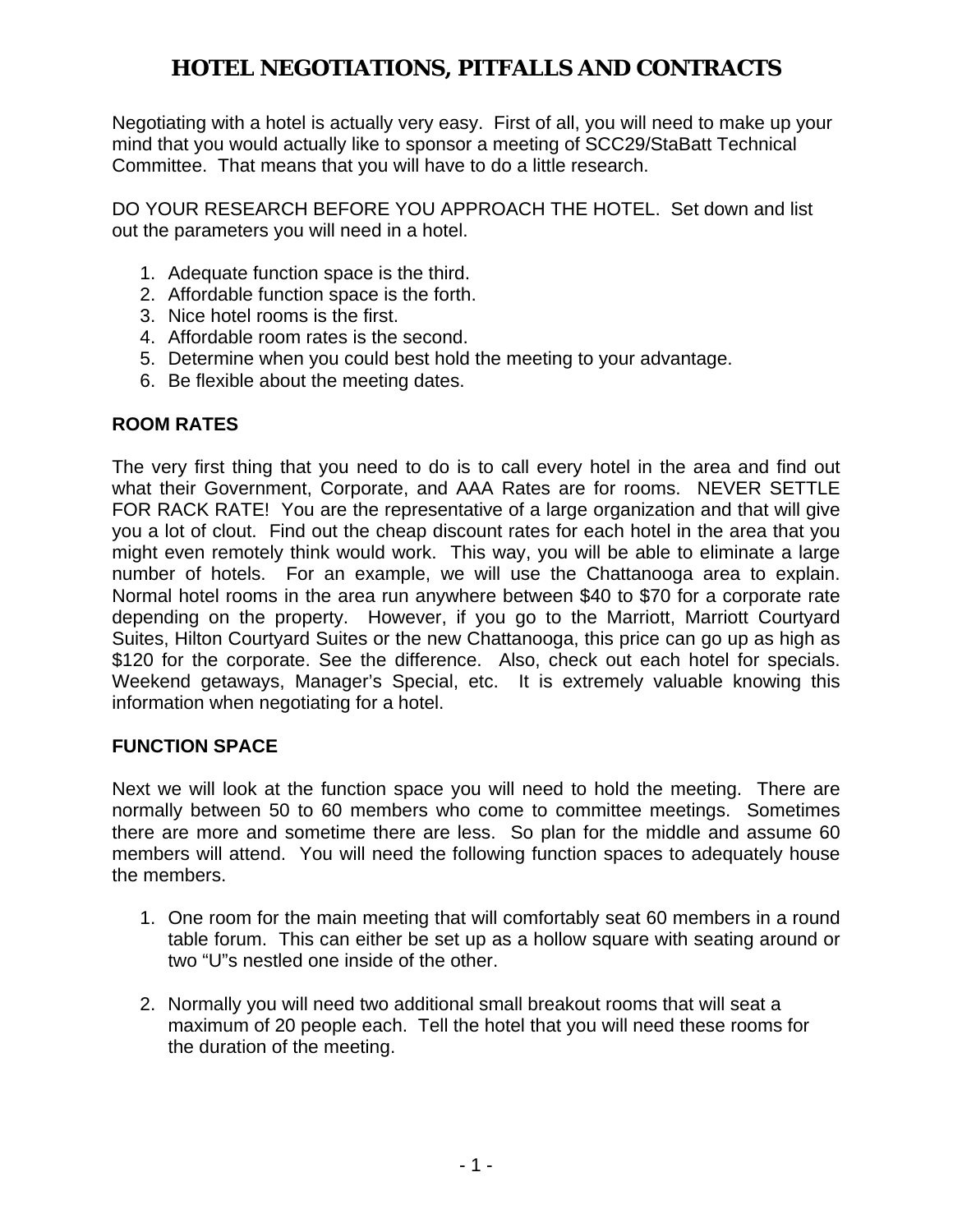

Now that you have an idea on what function space you will need, it's time to take a look around you area on what hotels will fit the bill. Here are a few things to think about when you are looking for a hotel.

- 1. Hotels right around airports are expensive.
- 2. Hotels located right near major tourist attractions are expensive.
- 3. Hotels located in the heart of downtown areas are normally expensive.
- 4. Major chain hotels [Marriott, Hyatt, etc.] are normally expensive.
- 5. Concentrate on hotels away from airports and tourist attractions. Some of the nicest hotels you can go to are not major chain hotels. Some Ramada's, Comfort Inns, Hawthorne Inns, etc., have excellent function space and are very reasonable.

Armed with the preceding information you will be ready to start hunting for the function space you need. The next thing you will need to determine if the function space is affordable. If the hotel wants a fortune for their space, THEY DON'T WANT YOUR BUSINESS! Most large rooms rent for \$100 to \$300 per day and smaller rooms run between \$50 and \$100 per day. So you room costs will run from \$200 to \$500 per day. The prices depend on you locality. San Francisco is much higher than Chattanooga. If all the hotel has to meet your needs is the Grand Ball Room and they want \$1000 per day and won't come down off that price, THEY DON'T WANT YOUR BUSINESS!

Attitude in negotiating with a hotel is everything. NEVER GO TO TALK TO A HOTEL WITH THE ATTITUDE OF "PLEASE LET ME HOLD MY MEETING HERE". Go with the attitude of, "WHY SHOULD I HOLD MY MEETING HERE AND WHAT WILL YOU OFFER ME TO DO IT!" Nicely put them on the defensive. Remember, you are negotiating to hold a meeting two years in the future so you have time to checkout all possibilities.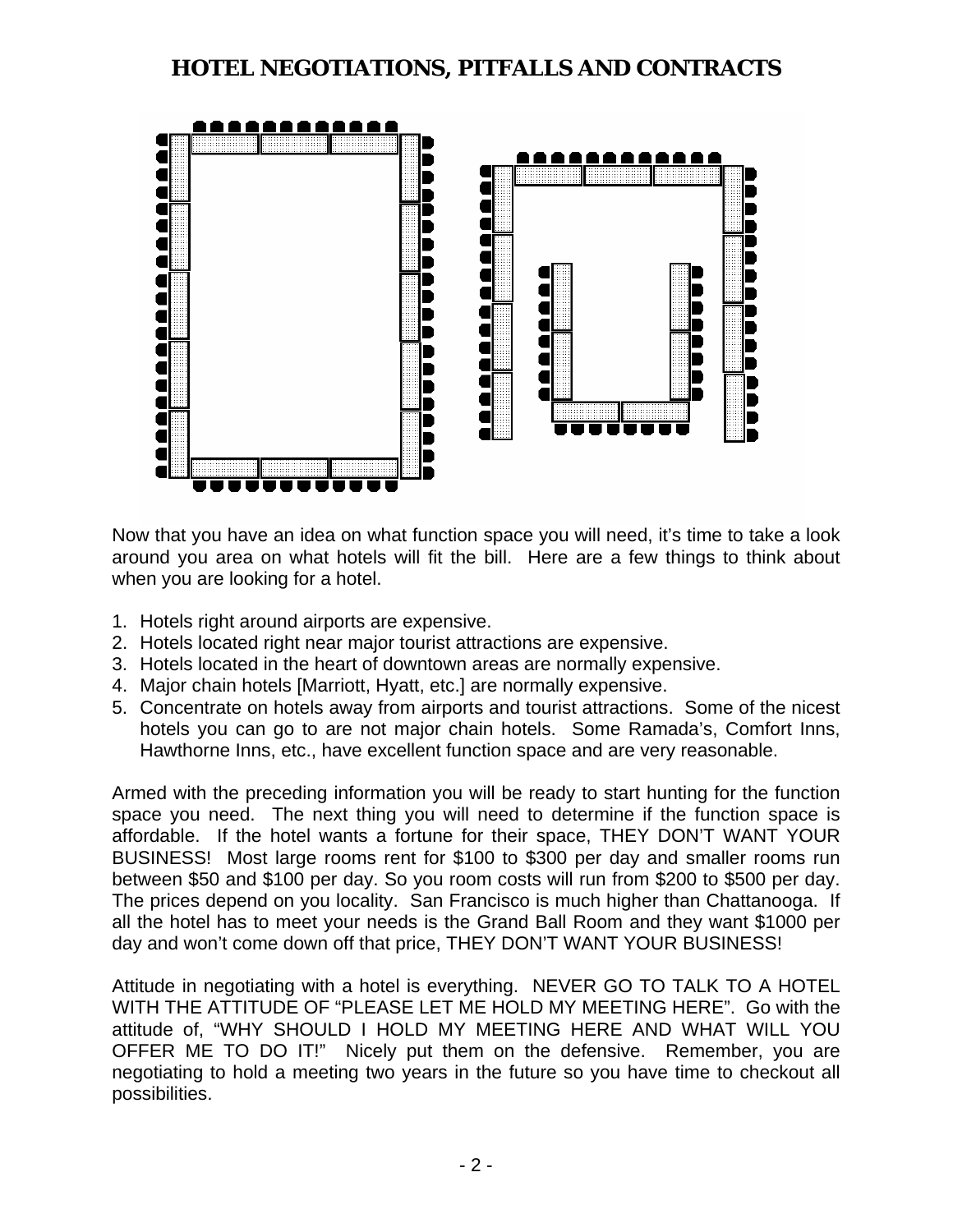After you have looked at the function space and determined if it is adequate, you are ready to go to the next step. The rooms. Have the sales representative show you some of the rooms on the property. Remember, your friends and business acquaintances will have to stay in them and you really don't want them upset with you at the meeting. Make sure they will be happy where they are staying. Also check out what comes with the room. Example, does a free continental breakfast come with it? Does free laundry service? Is there an exercise room on the property that guests can use? Etc. Sometimes these freebies can tip the balance for or against a hotel.

At that time, as the sales representative what room rates the hotel will give you. Remember, you have already checked to find out what their bottom line corporate rates are, they should be able to match them with no problem for a large business meeting with multiple room nights. If the sales representative tries to give you very inflated rates, BEWARE! Tell them you know that the corporate rate is "X" and you would like to know why they couldn't match this. If you get a cock and bull story at this time, THEY DON'T WANT YOUR BUSINESS! Remember to be honest when dealing with these people and expect them to be reasonably honest with you. If they don't want to play ball, it's time to leave.

#### **DATES**

Now that you have a property of two or three in mind, it time to determine when the best time is to hold the meeting. Remember to be flexible. You should first find out what dates you cannot hold the meeting. There are blackout dates to be considered between holidays and other professional business meetings that it would not be advisable to hold SCC-29 meetings. So don't set up the SCC-29 meeting to conflict with major holidays. Also, do not set up SCC-29 meetings to conflict with things like BATCON, INTELEC, POWER QUALITY, etc. If you do not know the dates of these meeting, please contact the head of SCC-29 for help.

Give the hotel a target date and what dates you cannot hold the meeting on around that date and work from there and then they will be able to determine when they can provide space for your business needs. A perfect example of this would be FLORIDA. If you try to get a hotel for a business meeting in the spring, summer, fall and winter, the tourist areas are normally outrageous expensive. However, did you know there is a small window of opportunity in the fall and the spring when it is cheap. In the fall, the time period is from Labor Day until approximately October 15<sup>th</sup>. Still very warm on the Gulf Coast for swimming and there is hardly anyone there. So remember, be flexible on the meeting dates.

#### **NEGOTIATING**

Now it is time to put it all together and start negotiating for a hotel. I am going to repeat a paragraph here because I can not stress how important it is when negotiating with a hotel. "Attitude in negotiating with a hotel is everything. NEVER GO TO TALK TO A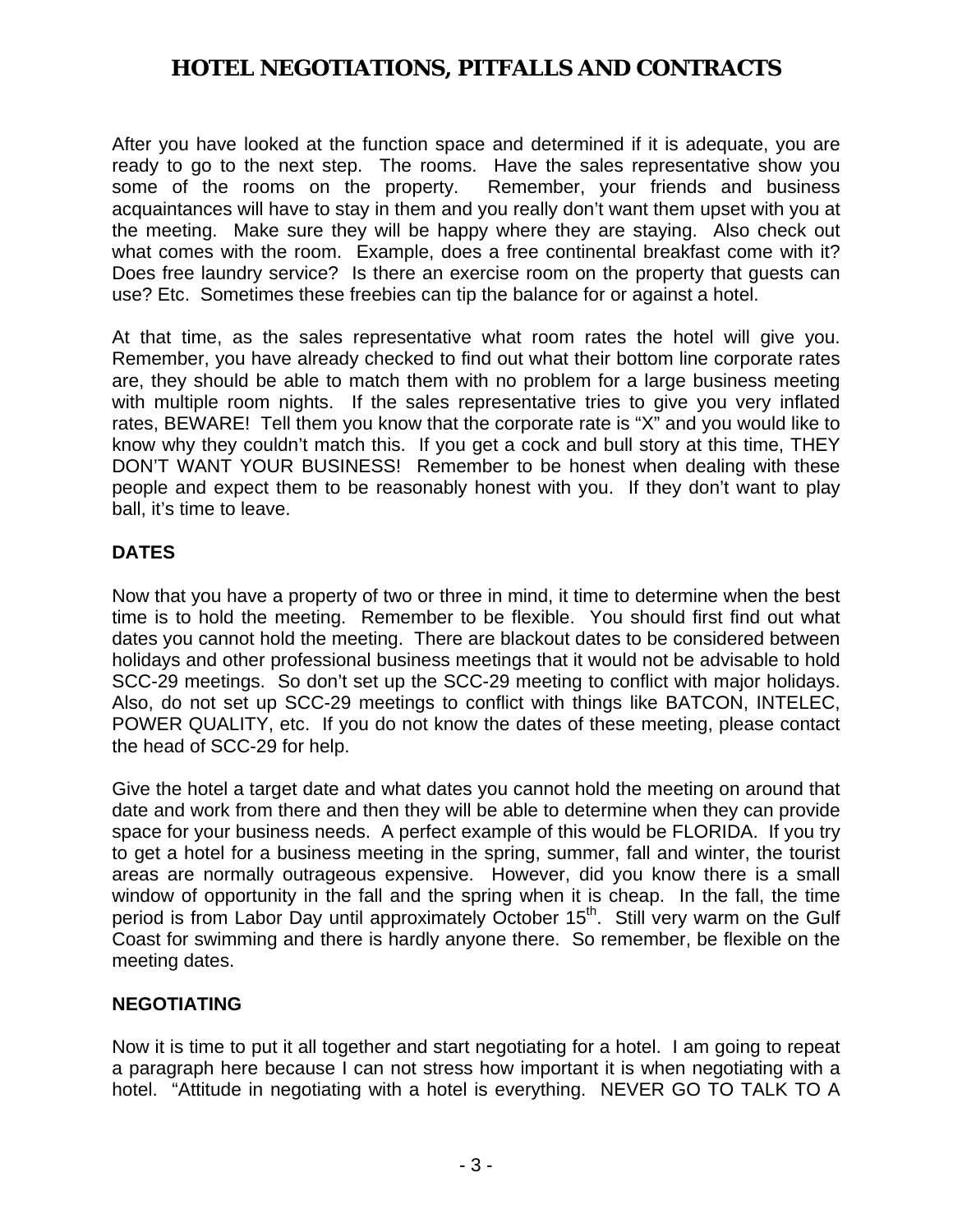HOTEL WITH THE ATTITUDE OF "PLEASE LET ME HOLD MY MEETING HERE". Go with the attitude of, "WHY SHOULD I HOLD MY MEETING HERE AND WHAT WILL YOU OFFER ME TO DO IT!" Nicely put them on the defensive. Remember, you are negotiating to hold a meeting two years in the future so you have time to checkout all possibilities."

In a number of hotels, if you are able to meet room commitments, you can actually get the function space at a reduce price or free. Since we normally hold meetings from Sunday until Wednesday, you can normally count on around 125 room nights from Saturday until Thursday Morning. Hotel room nights are your ACE-IN-THE-HOLE! *Remember that during the negotiations and make sure the contract reflects ALL rooms brought in by the IEEE SCC-29 meeting are counted toward the hotel room nights. Even those rooms of people who come in before and stay later.* This is important because it can mean the difference of getting free function rooms or having to pay for a part of the rooms. If a hotel is unwilling to help you out on the rental of the function space based on the number of room nights you will be able to get for them, THEY DON'T WANT YOUR BUSINESS! Do not be afraid to make counter offers.

Also, you have to consider the other goodies we need for the meeting. Like coffee, tea and munchies. They too can be added to the room bill as a part of the base price of the room. In this manner, the companies sending the member will still be picking up the tab for the members but it will be a hidden cost. BE INVENTIVE!

### **AV and COPY EQUIPMENT**

And DON'T FORGET ABOUT THE COST OF AUDIO VISUAL EQUIPMENT FROM THE HOTEL. Some hotels make a considerable profit renting out this last minute equipment to people. It's like the rack rate. If you don't negotiate ahead of time for it, you can be sure they won't give it you at a reduced rate when they can bill you for the full amount. Some hotels do not even have any AV equipment to rent. Also, some hotels don't mind if you bring your own equipment in. So it will be up to you to check.

Copy facilities are sometimes very important for an SCC-29 meeting. But, if you can bring a good laser printer to the meeting from you office, you can get around this most of the time.

### **AN EXAMPLE OF ONE NEGOTIATING TECHNIQUE IS THE FOLLOWING:**

Hotel: The function rooms will cost you \$500 per day for the 4 day period.

SCC-29 Rep: I'm sorry, but I only make it 3.5 days because we will be out by noon on Wednesday. Also, we will only be needing one room on Sunday.

Hotel: OK, then we will call it 2.5 days at full occupancy and 1 day for one room.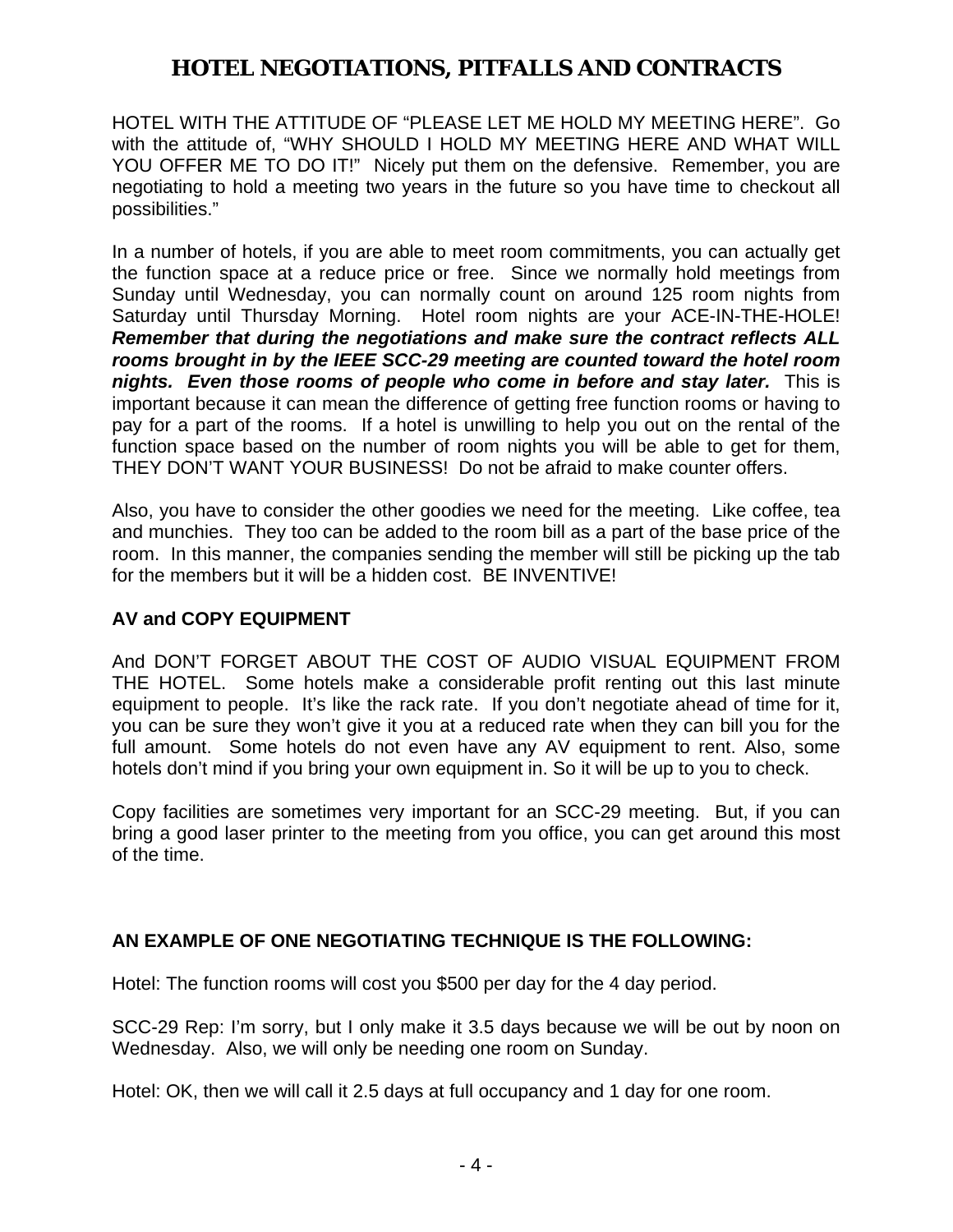SCC-29 Rep: Speaking of occupancy, we will probably have a minimum of 125 room nights over the period from Saturday to Thursday morning. What are you going to do for me if we make the full commitment of rooms?

Hotel: OK, if you make the full accommodation commitment, I'll give you the rooms for 50% of the normal rental price.

SCC-29 Rep: Hmmmm, 50%. Here is a counter offer. As far as I can tell it's going to be approximately \$750 if we make the rooms. Is that about right?

Hotel: Yes.

SCC-29 Rep: Well how about this, you Corporate rate is \$75.00 per night. If I divide 125 into \$750 I come up with a figure of \$6. Add the \$6 to the \$75 per night and if we make our room commitment we get the function rooms free. How about that? That way, if I have more than 125 room nights, you make extra money.

Hotel: Sounds good to us.

SCC-29 Rep: But, the chance exists that we might not make 125 room nights and we will want some kind of credit for what we have. Some kind of sliding scale. If we have from 90% to 99% of the 125 room nights, we pay 10% of the cost. From 80% to 89%, we pay 20% of the cost. And so on down to fifty percent. Below 50% we pay the full amount of the rooms. What do you thinK?

Hotel: Sounds good to us……..

And so on from here. Remember, negotiate with the hotel. It's like horse trading or buying a car. If they don't want to negotiate, then, THEY DON'T WANT YOUR BUSINESS!

REMEMBER

SHOP AROUND FOR HOTEL

TRY NOT TO SETTLE ON JUST ONE HOTEL

FIND OUT WHAT THE RATES OF THE HOTEL GOVERNMENT CORPORATE WEEKEND SPECIALS RACK RATES

FIND OUT WHAT THE FUNCTION SPACE WILL COST – THEY ARE NEVER FREE EVEN IF IT LOOK LIKE IT IS. TANSTAASFL.